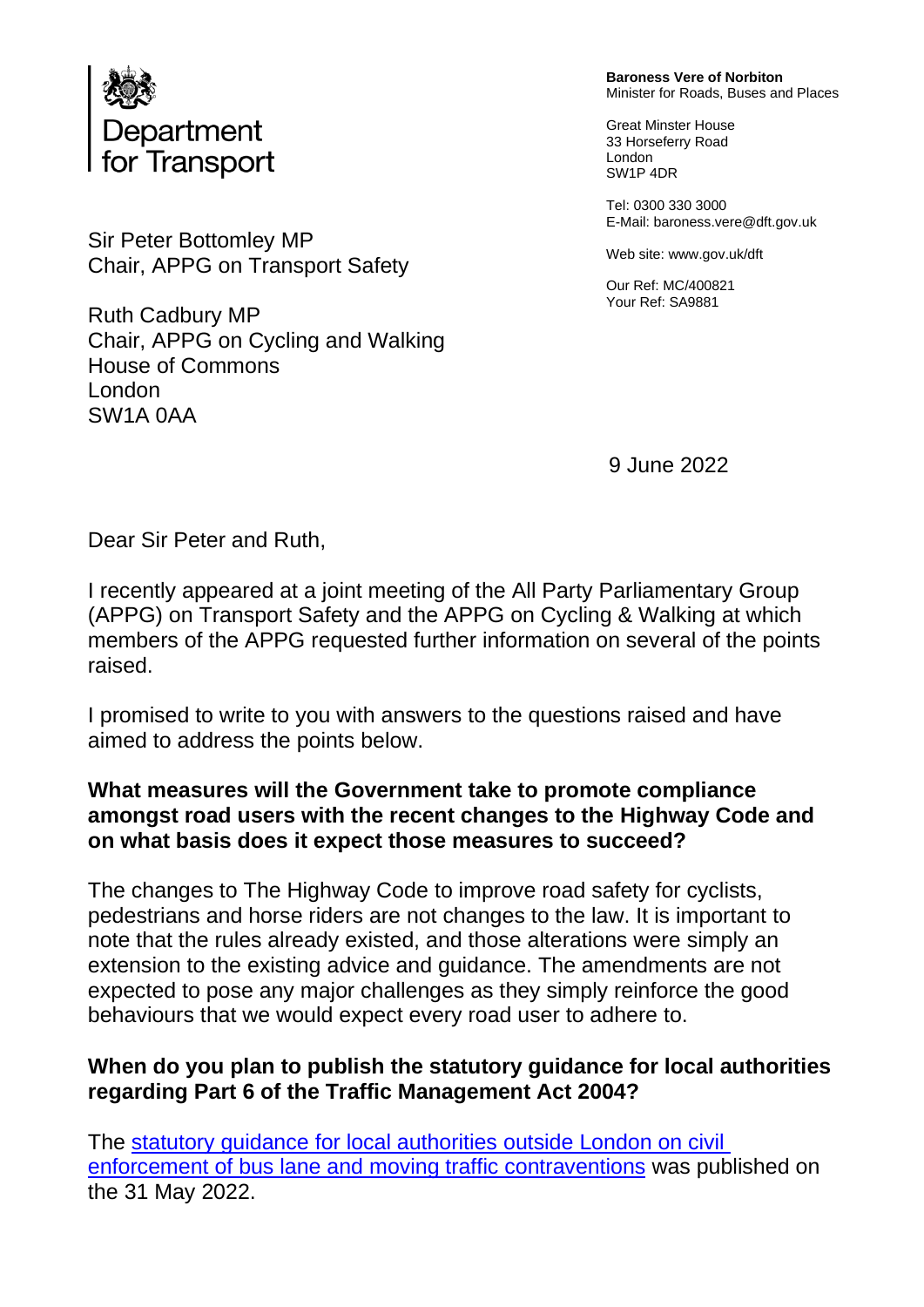**A 20mph speed camera in Plymouth caught 23,500 speeding motorists – before even being fully switched on, and 1100 in one 24 hour period [\(https://www.itv.com/news/westcountry/2022-05-08/plymouths-first-](https://www.itv.com/news/westcountry/2022-05-08/plymouths-first-20mph-camera-catches-thousands-of-speeding-drivers)[20mph-camera-catches-thousands-of-speeding-drivers\)](https://www.itv.com/news/westcountry/2022-05-08/plymouths-first-20mph-camera-catches-thousands-of-speeding-drivers). Will the DfT be encouraging the roll-out of speed cameras in 20mph zones?**

It is up to the traffic authority and the police to decide whether to install speed cameras and how they wish to operate them. This is a local decision in which the Department does not become involved.

# **When will Active Travel England (ATE) start inspections and take any action against authorities not complying with LTN 120 and Gear Change?**

Since January 2022, Active Travel England has been operating in shadow form. During this time, it has been delivering a programme of reviews and inspections across a wide range of schemes funded from across government. This includes conducting over 30 detailed scheme inspections that identify critical design issues and which fail to deliver against the Department's Cycle Infrastructure Design Guidance (LTN 1/20). It is expected that no schemes proceed without resolution of critical design issues. To date, all local authorities we have engaged with so far have been very cooperative and have welcomed ATE support and involvement.

## **What are ATE doing with regards to cycle lanes near tram tracks? (relating to cyclist incidents at tram tracks)**

The support provided by ATE to enable the delivery of high-quality walking and cycling infrastructure will include all elements of the Department's Cycle Infrastructure Design Guidance (LTN 1/20) including the design of cycle infrastructure on and around tram tracks.

LTN 1/20 provides advice on the interaction of cycling infrastructure with tram infrastructure. It recognises that tram tracks can pose a severe safety problem to cyclists using the carriageway either from skidding or cycle tyres becoming trapped in the rail grooves. It is therefore important that tram systems provide suitable routes and space for cyclists that are separated from the tram tracks. Where cycle routes cross the tracks, they should ideally be perpendicular, or at least 60 degrees to the rails. An absolute minimum of 45 degrees may be considered.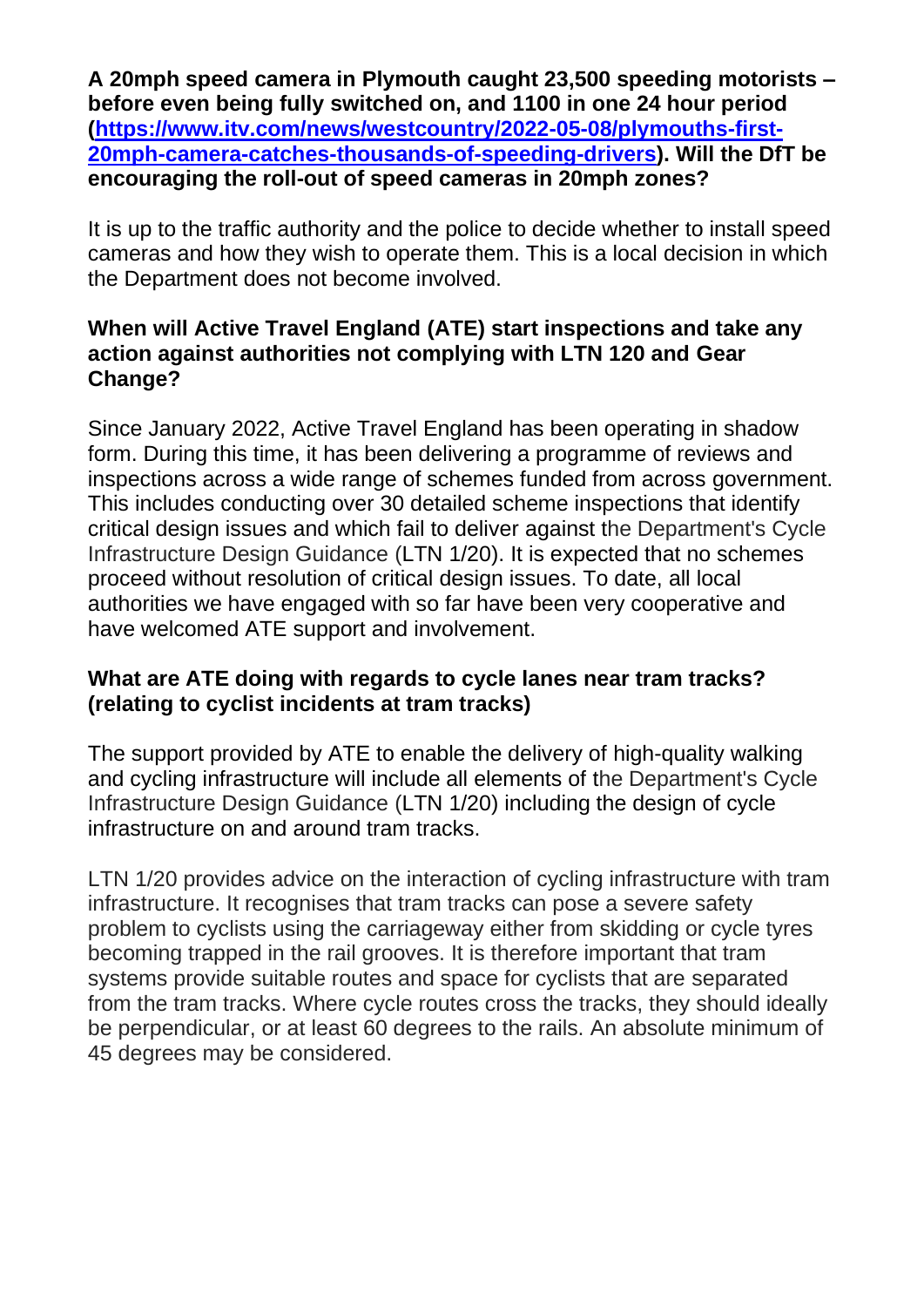**Will The Transport Bill's provisions on automated vehicles (AVs) make it clear that when an AV is in a collision with a pedestrian or cyclist, the manufacturer of the AV and its operating system are liable to pay compensation for any injuries, unless they can show that the injured party was at fault - and are liable in any event if the injured party was a child or vulnerable person?**

Civil liability in automated vehicles is already addressed in part 1 of the Automated and Electric Vehicles Act 2018 (AEVA), which was created to ensure that victims (including children and vulnerable road users) of incidents involving such vehicles receive prompt compensation. AEVA created a compulsory insurance regime for automated vehicles so that the insurer pays compensation to victims. After paying compensation, the insurer has the right to seek compensation from other parties with liability in the incident, including the manufacturer. The Law Commission considered that the regime created by AEVA is appropriate for dealing with civil liabilities.

## **Will the DfT consider back of bus advertising for active travel promotion, and to communicate the recent changes to the Highway Code? Could road safety messages be placed on petrol pump nozzles?**

We work with specialist media planners and buyers to secure the optimum and most cost-effective media placement for our messaging. The Highway Code campaign plan will use contextual opportunities, raising awareness at the point of the behaviour, as well as priming opportunities to diffuse tensions and build empathy and understanding amongst road user groups. Channels are selected that are able to build high levels of reach and frequency amongst the target audiences to deliver both message take out and planned behaviour change.

Both Petrol Pumps and Bus Back were considered as part of the Out Of Home mix, however they have been discounted over roadside 6 sheet formats which deliver better against the brief and offer increased flexibility in terms of digital targeting and creative opportunity. Digital out of home allows us to select panels in proximity to collision hots spots as well as select the most relevant time of day.

### **Outside of London is there a requirement (or failing that guidance) to local authorities to specify that safe 'direct vision' lorries be used for any contracts involving lorries such as construction work, waste disposal or recycling?**

The Transport for London direct vision standard is their initiative to improve safety for vulnerable road users by improving direct vision for drivers of goods vehicles over 12 tonnes. The Government makes legislation on a national basis and our focus is improving safety requirements for all new vehicles.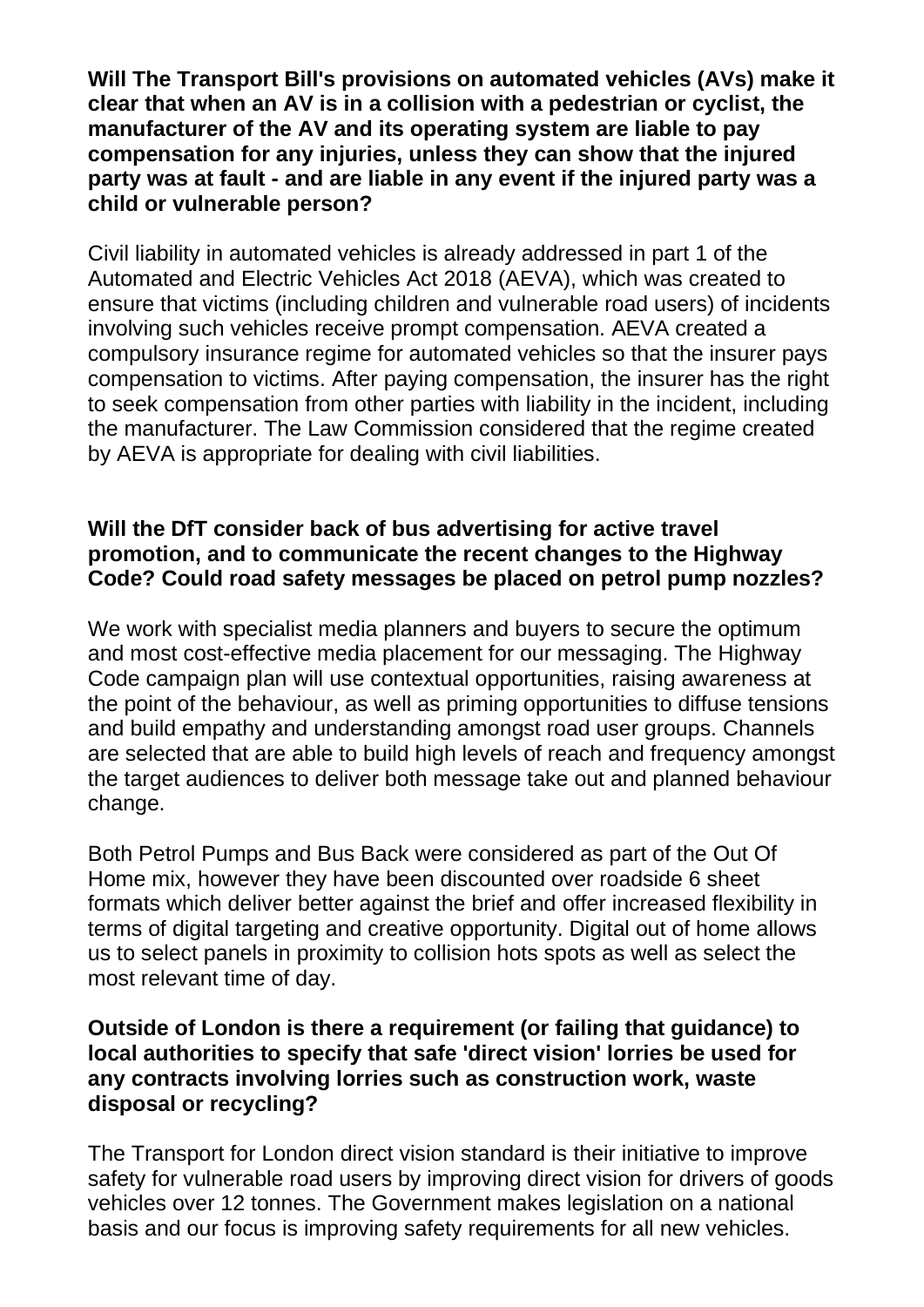There are no plans to introduce different requirements for driver vision on a city by city basis. The Government is actively considering the implementation of a range of measures intended to improve safety for all vehicles. The UK helped to establish these measures under the United Nations Economic Commission for Europe, and they include improved direct vision for drivers of vehicles weighing over 3.5 tonnes.

**Regarding pedicabs being able to operate outside of London, they are required to operate under the same legal framework as taxis. This makes it impossible in practice for pedicabs to operate on a ply-for-hire basis outside London, because the insurance and other requirements for taxis are so onerous and are disproportionate for addressing the potential risks. Even where local authorities have been keen to support local would-be pedicab operators, they have been unable to operate on a ply-for-hire basis, because the local taxi operators (who view them as competition) start asking questions about whether the pedicabs and their operators have the same insurance etc that they themselves are required to pay. Hence the reason for a Bill which would put forward a 'national' regulatory framework, rather than one which merely addresses the situation in London.**

The Transport Bill's provisions would aim to resolve the legal anomaly in London where pedicab drivers and proprietors operate unlicensed. This is in line with the Government's previous commitment in [response to the Report of](https://eur02.safelinks.protection.outlook.com/?url=https%3A%2F%2Fwww.gov.uk%2Fgovernment%2Fpublications%2Ftaxi-and-private-hire-vehicle-licensing-government-response-to-independent-report&data=05%7C01%7CMatt.Bigault%40dft.gov.uk%7C445661c9ab264bf4783808da493f5606%7C28b782fb41e148eabfc3ad7558ce7136%7C0%7C0%7C637902833611469234%7CUnknown%7CTWFpbGZsb3d8eyJWIjoiMC4wLjAwMDAiLCJQIjoiV2luMzIiLCJBTiI6Ik1haWwiLCJXVCI6Mn0%3D%7C3000%7C%7C%7C&sdata=7Q%2FJeEgu9UdGi6q5gZ9Mik186CuT%2BCnaCKy8O7tS6vM%3D&reserved=0)  [the Task and Finish Group on taxi and private hire vehicle licensing](https://eur02.safelinks.protection.outlook.com/?url=https%3A%2F%2Fwww.gov.uk%2Fgovernment%2Fpublications%2Ftaxi-and-private-hire-vehicle-licensing-government-response-to-independent-report&data=05%7C01%7CMatt.Bigault%40dft.gov.uk%7C445661c9ab264bf4783808da493f5606%7C28b782fb41e148eabfc3ad7558ce7136%7C0%7C0%7C637902833611469234%7CUnknown%7CTWFpbGZsb3d8eyJWIjoiMC4wLjAwMDAiLCJQIjoiV2luMzIiLCJBTiI6Ik1haWwiLCJXVCI6Mn0%3D%7C3000%7C%7C%7C&sdata=7Q%2FJeEgu9UdGi6q5gZ9Mik186CuT%2BCnaCKy8O7tS6vM%3D&reserved=0) in 2019.

Outside London, licensing authorities can and do license pedicabs as taxis (hackney carriages) under existing legislation. For example, York City Council have pedicab-specific aspects of [its taxi licensing policy](https://eur02.safelinks.protection.outlook.com/?url=https%3A%2F%2Fwww.york.gov.uk%2Fdownloads%2Ffile%2F137%2Fhackney-carriage-and-private-hire-taxi-licensing-policy&data=05%7C01%7CMatt.Bigault%40dft.gov.uk%7C445661c9ab264bf4783808da493f5606%7C28b782fb41e148eabfc3ad7558ce7136%7C0%7C0%7C637902833611469234%7CUnknown%7CTWFpbGZsb3d8eyJWIjoiMC4wLjAwMDAiLCJQIjoiV2luMzIiLCJBTiI6Ik1haWwiLCJXVCI6Mn0%3D%7C3000%7C%7C%7C&sdata=brDscgNoAhvJpyBtPXZmrk54ybryLt7Goab9%2BTMcKLc%3D&reserved=0) and has designated pick-up ranks for licensed pedicabs.

The taxi and private hire vehicle licensing regime is essential for ensuring the safety of passengers and it is important that those providing such services to passengers have appropriate insurance. We encourage the pedicab industry to work with their local licensing authorities to enable pedicabs to operate safely.

### **It is too easy to notify the DVLA of a change of circumstances which is an area for car fraud, how will this be addressed?**

The Driver and Vehicle Licensing Agency (DVLA) takes the accuracy of the vehicle register very seriously. It has a range of tools to ensure that applications are legitimate. These include checking for fraudulent documentation, document reference checks, addressing packages and vehicle identity checks. Services are kept under review and DVLA's counter fraud teams actively manage any threats in this area.